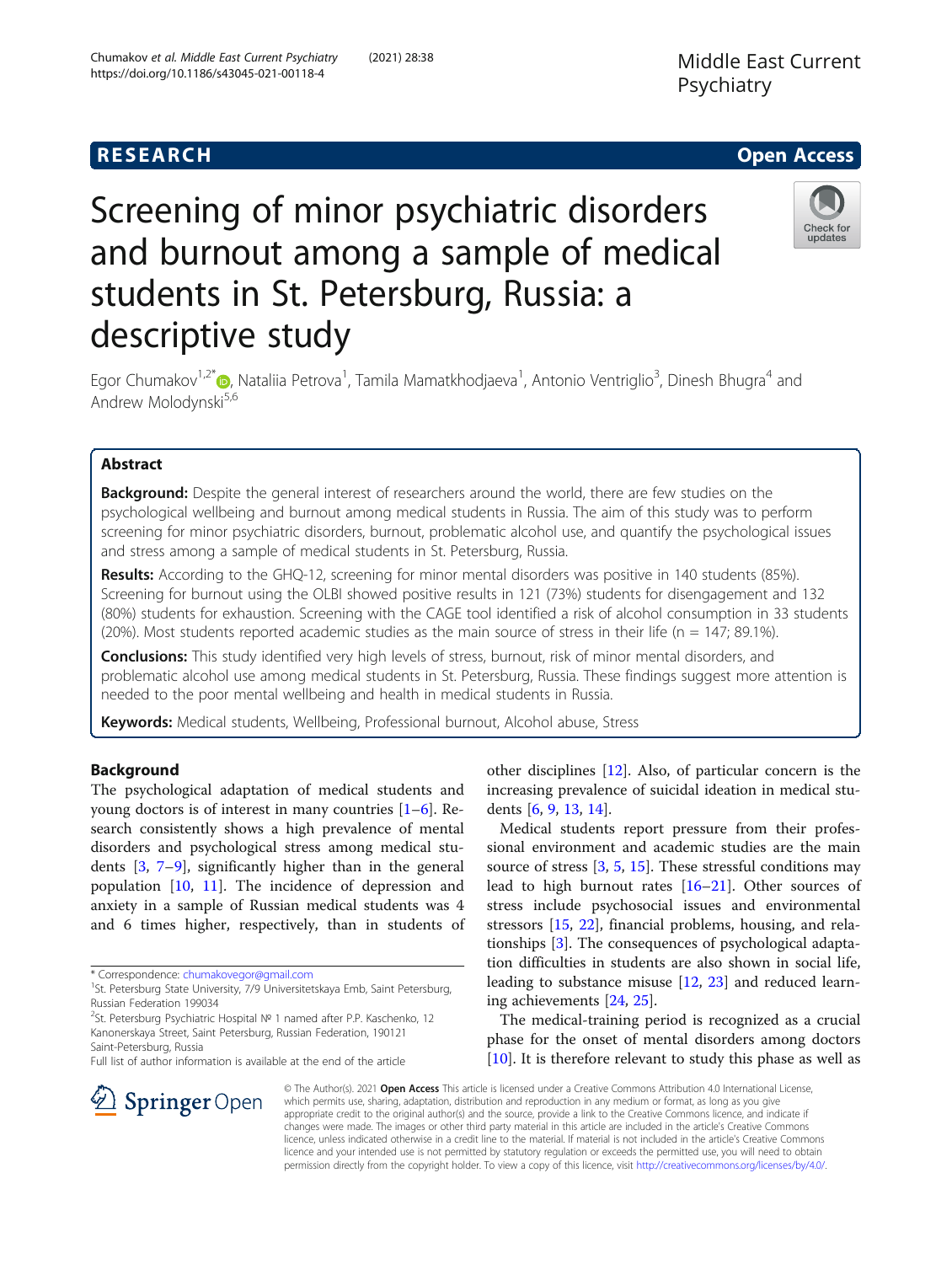to develop prevention and psychohygiene strategies. Medical-training currently requires significant emotional and financial investment, so it is critical that faculty and managers provide help and support to these future physicians [[9\]](#page-5-0). Mental health promotion for medical students calls for evidence-based interventions and psychosocial support [\[4](#page-5-0)]. Researchers strongly recommend widespread screening for symptoms of burnout and mental disorders in medical students in order to provide timely and appropriate interventions [[6](#page-5-0)]. Despite the general interest of researchers around the world, there are few studies on psychological wellbeing and burnout among medical students in Russia [\[12](#page-5-0), [22\]](#page-5-0).

The aim of this study was to perform screening for minor psychiatric disorders, burnout, problematic alcohol use, and quantify the psychological issues and stress among a sample of medical students in St. Petersburg, Russia.

#### Methods

#### Procedure

An anonymous online survey of medical students of St. Petersburg State University Medical Faculty was conducted in May–June 2020. The research employed the online platform *[questionpro.com](http://questionpro.com)*. The invitation to participate in the research has been sent through the mailing list of students' council of the faculty and was also published in social networks groups for students. Reminders were sent at second and fourth week from the launch of the survey. Each student could complete the survey just one time and participation was anonymous and voluntary. Data were password-protected and answers were confidentially treated. Individual respondents could not be identified. The authors assert that all procedures contributing to this work comply with the ethical standards of the relevant national and institutional committee on human experimentation with the Helsinki Declaration of 1975, as revised in 2008. The study protocol was approved by the ethics committee of the St. Petersburg State University.

#### Participants

A total of 174 students completed the survey (response rate 43.2%). We calculated that the sample size 161 or more respondents are needed to have a confidence level of 95% that the real value is within  $\pm$  6% of the surveyed value (the margin of error is 0.06). Since we expected that there might be difficulties in recruiting respondents for the online survey, we took into account a possible minor downward deviation from the common target values. Only nine students did not answer all the key questions in the survey, and these students were excluded from the final analysis. The final sample included

165 respondents who answered all the key questions of this survey.

#### Measures

The survey was conducted in Russian and collected basic demographic information and structured questionnaires with proposed answers and the item "other" in those cases when the questions were not quantitative. Choosing "other" allowed respondents to provide their personalized answer. The first part of the survey consisted of a structured questionnaire that included questions about students' mental health and psychological wellbeing before and during their studies at the university, including any history of mental health problems, use of prescription (and non-prescription) medications, drug and alcohol use, main sources of stress experienced by students, etc. The full text of the questionnaire is available from the first author upon request.

Minor psychiatric disorders were identified through the Short General Health Questionnaire (GHQ-12) [\[26](#page-5-0)]; Oldenburg Burnout Inventory (OLBI) was used to identify burnout [\[27\]](#page-5-0), while problem alcohol use was identified using the CAGE (cut-down; annoyed; guilty; eyeopener) questionnaire  $[28]$ . For the GHQ-12, the bimodal GHQ scoring method (0-0-1-1) was used, and a score of two was considered as the cut-off to identify cases, based on standardized and validated results [\[29](#page-5-0)]. For the OLBI, burnout was detected by combining the mean score of 2.25 for exhaustion and 2.10 for disen-gagement [[30\]](#page-6-0). Finally, for the CAGE questionnaire, a score of  $\geq 2$  was considered as the cut-off for problem drinking [[31\]](#page-6-0). All ratings were previously translated and adapted in Russian: GHQ-12 Cronbach's  $\alpha = 0.751$  [\[32](#page-6-0)]; OLBI disengagement Cronbach's  $\alpha$  = 0.652 [[33](#page-6-0)]; OLBI Exhaustion Cronbach's  $\alpha$  = 0.838 [\[33\]](#page-6-0); CAGE Cron-bach's α = 0.71 [[34](#page-6-0)].

#### Statistical analysis

Data were entered and analyzed using IBM SPSS Statistics (Version 24). Research data are presented as the arithmetic mean and standard deviation ( $M \pm SD$ ). We used chi-square  $(\chi^2)$  tests for categorical variables and to compare proportions. The correlation between the indices was studied by means of a linear correlation analysis, the Pearson test. Correlation coefficient  $(r<sub>s</sub>)$  from 0.3 to 0.7 means a moderate positive; negative  $r_s$  corresponds to inverse correlation.

#### Results

Sociodemographic characteristics of respondents are shown in Table [1.](#page-2-0) No students selected the item "others" in the question about gender. Most participants were in the 5th year of study, which may reflect the fact that these students were trained in "psychiatry, medical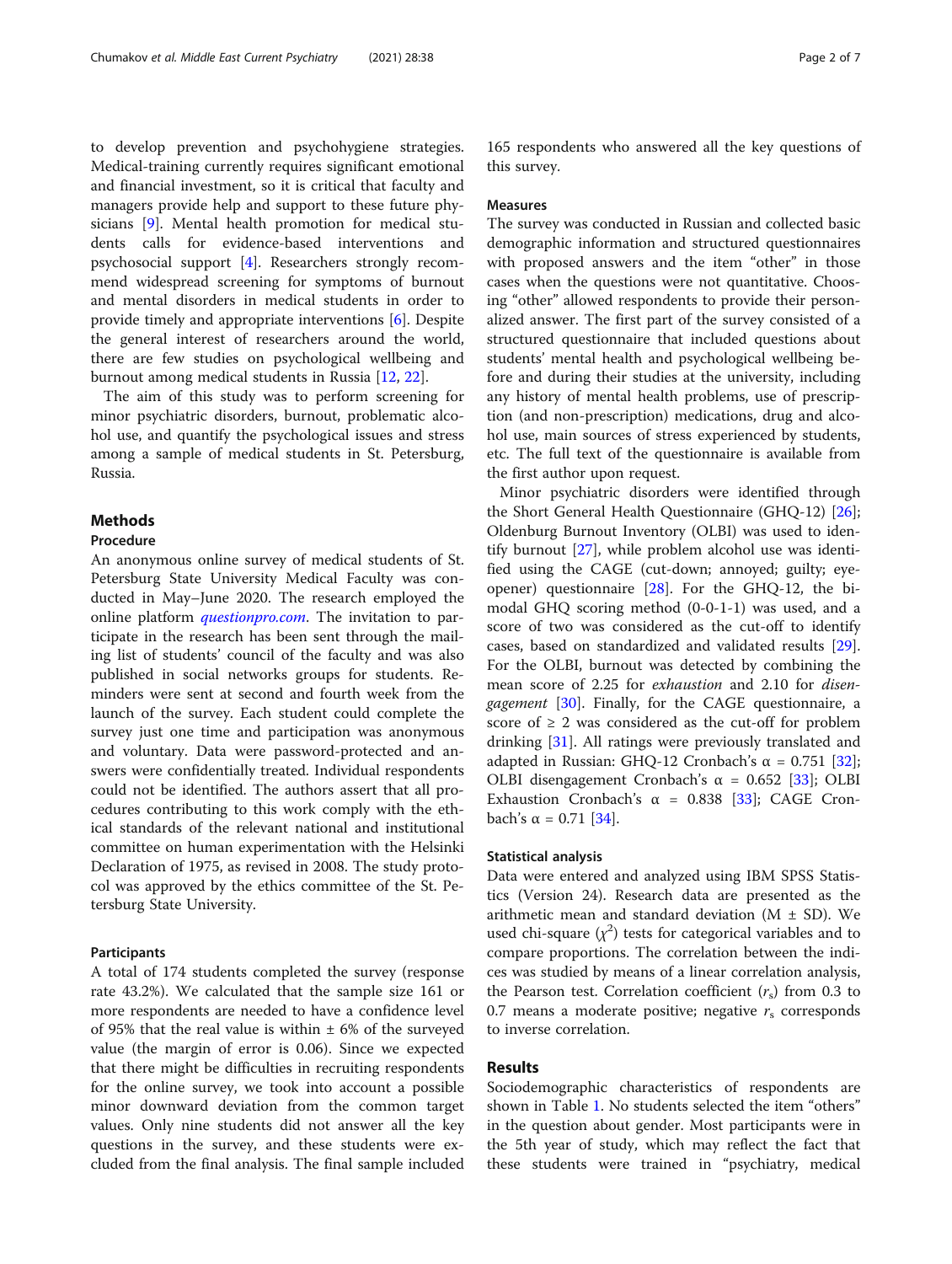<span id="page-2-0"></span>Table 1 Sociodemographic characteristics of 165 surveyed students

| <b>Demographics</b> | Number of students (%) |  |  |
|---------------------|------------------------|--|--|
| Gender              |                        |  |  |
| Female              | 132 (80.0%)            |  |  |
| Male                | 33 (20.0%)             |  |  |
| Year of study       |                        |  |  |
| 1st                 | 28 (17.0%)             |  |  |
| 2nd                 | 24 (14.5%)             |  |  |
| 3rd                 | 29 (17.6%)             |  |  |
| 4th                 | 19 (11.5%)             |  |  |
| 5th                 | 39 (23.6%)             |  |  |
| 6th                 | 26 (15.8%)             |  |  |

psychology". Information regarding the educational achievements of parents was obtained from each student, with 1 (0.6%) indicating high school or below, 8 (4.8%) indicating GCSE (General Certificate of Secondary Education), 13 (7.9%) indicating A-Level or equivalent, 117 (70.9%) indicating undergraduate, and 26 (15.8%) indicating postgraduate education.

Assessing students' mental health in the period before entering the university, 27 (16.4%) reported that during that period they had visited a general practitioner, psychologist, psychiatrist, psychotherapist, or other specialist in the field of mental health for reasons related to psychological issues (including reduced mood, anxiety, eating disorders, or obsessions). Ten individuals (6.1%) reported they had been diagnosed with mental health disorders before entering medical school, of which four students (2.4%) received an attention deficit hyperactivity disorder (ADHD) or autism spectrum disorder diagnosis. 10.3% of students ( $n = 17$ ) also indicated that they had been prescribed medications for a mental disorder (including depression, anxiety, psychosis, ADHD) during that period.

Twenty-five students (15.2%) reported they had been diagnosed with a mental disorder while at university whereas 18 students (10.9%) indicated that they were having care by a general practitioner, psychologist, psychiatrist, psychotherapist, or other mental health professional during their participation in the study. The same number of students ( $n = 18$ ; 10.9%) reported they were on a maintenance treatment during the survey.

Students reported academic studies as the main source of stress in their life ( $n = 147$ ; 89.1%). Other sources of stress included social relationships (intimate or family; n  $= 84$ ; 50.9%), financial wellbeing (n = 63; 38.2%), work (n  $= 53$ ; 32.1%), and housing problems (n  $= 34$ ; 20.6%). Ten students (6.1%) also identified other sources of stress such as low self-esteem, social problems, anxiety about their own health or health of their relatives, career after graduation, and existential issues. Most respondents reported having two  $(n = 60; 36.4%)$  or three  $(n = 43;$ 26.1%) main sources of stress. One source of stress was reported by 30 (18.2%) respondents, while four and five sources were reported by 15 (9.1%) and 10 (6.1%) students, respectively. Only seven people (4.2%) did not report any stress in their lives.

Screening with the CAGE tool identified alcohol problems in 33 students (20.0%). 23.6% of students (n = 39) had experience with illegal drugs, including cannabis (n  $= 37; 22.4\%)$ , ecstasy (n  $= 10; 6.1\%)$ , amphetamines (n  $=$ 7; 4.2%), cocaine (n = 2; 1.2%), opiates (n = 2; 1.2%), and others ( $n = 8$ ; 4.8%). The number of students who were worried about psychoactive substance use was very low  $(n = 5; 3.6\%).$  Only 4.8%  $(n = 8)$  of respondents indicated that others expressed concerns about their own substance use.

More than one-third of respondents  $(n = 63; 38.3%)$ reported that they had taken a psychoactive substance in the last year before the course in order to improve their concentration or academic performance (excluding caffeine or other energy drinks). Forty-five students (27.3%) reported taking non-prescription substance or medications outside their intended use to feel better or uplift their mood.

According to the GHQ-12, 140 students (84.8%) had a total score of 2 or higher, indicating a high risk of minor mental disorders in the sample. The mean value of the total GHQ-12 score in the study group was  $5.05 \pm 3.04$ . The screening for burnout using the OLBI showed positive scores in 121 (73.3%) students for disengagement and 132 (80.0%) students for exhaustion. A positive statistically significant correlation has been found between the overall GHQ-12 score and OLBI disengagement and exhaustion scores (Table [2](#page-3-0)), as well as between individual OLBI scores. The correlation between training course and OLBI disengagement was less than moderate. No differences were found in the frequency of positive screening of the survey's techniques when dividing respondents by gender (Table [3](#page-3-0)).

#### **Discussion**

This survey collected further and relevant evidence regarding the wellbeing and health issues of medical students in St. Petersburg, Russia. Young people's health has a potential impact on future population health and global economic development unless timely and effective strategies are adopted [[35\]](#page-6-0).

Some differences in the frequency of mental disorders were found in respondents who reported being diagnosed before entering university (6.1%) or during their own training (15.2%), while GHQ-12 screening for general (non-psychotic) mental health problems was positive in 84.8% of respondents. In a previous study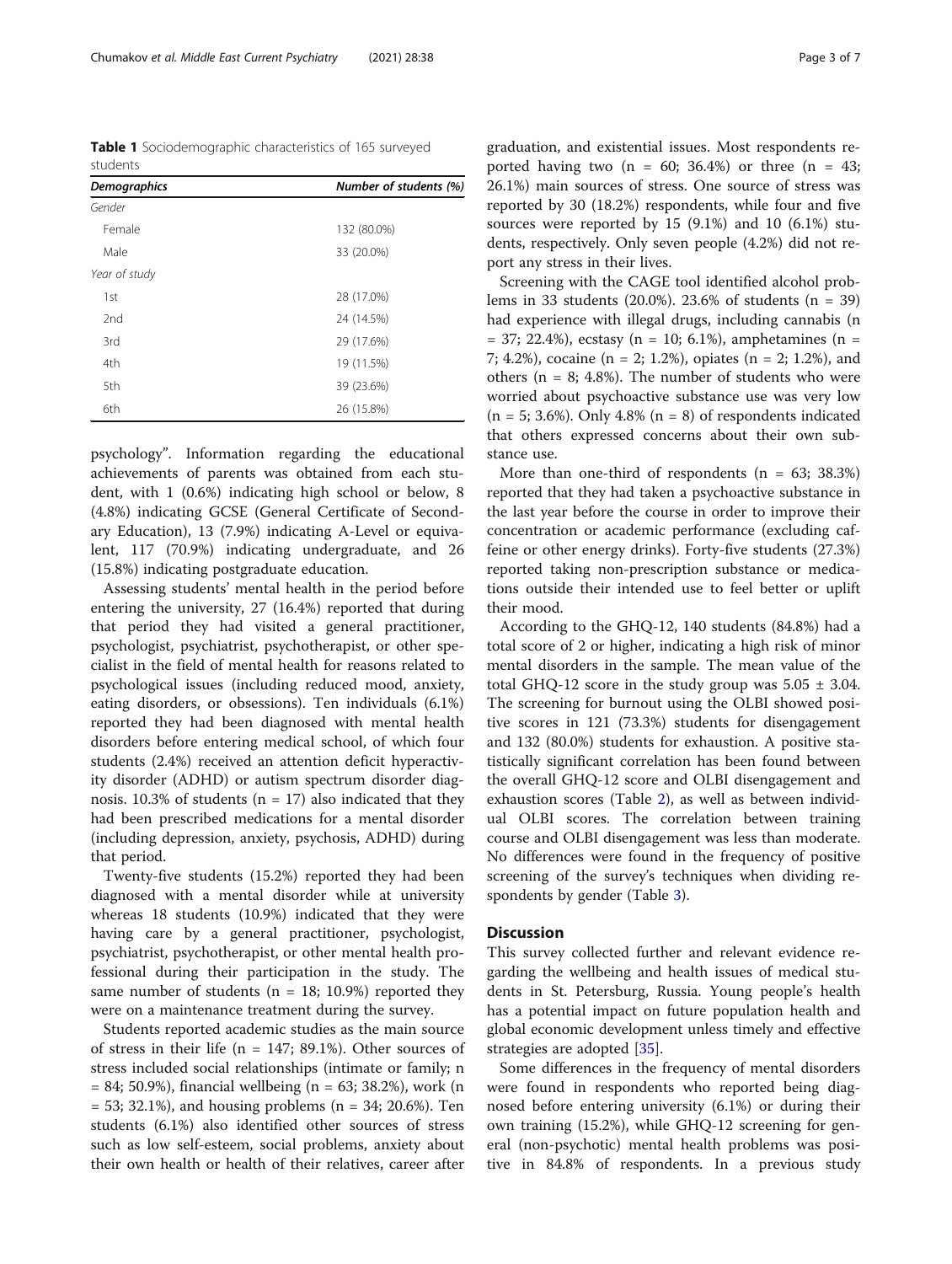|               |   | Year of study | CAGE                | <b>GHQ-12</b> | Disegagement         | Exhaustion |
|---------------|---|---------------|---------------------|---------------|----------------------|------------|
| Year of study |   |               | $-.078$             | $-.082$       | $.192*$              | .139       |
|               | p |               | .321                | .296          | .014                 | .076       |
| CAGE          |   | $-.078$       |                     | .083          | $.171*$              | .143       |
|               | p | .321          |                     | .289          | .028                 | .066       |
| GHQ12         |   | $-.082$       | .083                |               | $.442$ <sup>**</sup> | $.516***$  |
|               | p | .296          | .289                |               | .000                 | .000       |
| Disegagement  |   | $.192*$       | $.171$ <sup>*</sup> | $.442$ **     |                      | $.750***$  |
|               | p | .014          | .028                | .000          |                      | .000       |
| Exhaustion    | × | .139          | .143                | $.516***$     | $.750***$            |            |
|               | p | .076          | .066                | .000          | .000                 |            |

<span id="page-3-0"></span>Table 2 Correlations between the studied values

 $r$  Pearson coefficient,  $p$  statistical significance

 $*$ p < 0.05

 $**p < 0.001$ 

conducted in Russia, clinically significant symptoms of social phobia and generalized anxiety were found in 16% of medical students, while symptoms of depression (according to the depression anxiety stress scale-21) were observed in 34% of medical students [[12\]](#page-5-0). The frequency (27.3%) of use of non-prescription substance or medications outside prescription over the past year is alarming, indicating a high probability of self-treatment in the study group. Although a screening survey is not sufficient to make a diagnosis, data obtained clearly indicated a high probability of common mental disorders in the study sample.

Academic stress and the pressure of the professional environment were rated as the leading global sources of stress in medical students [[3,](#page-5-0) [5,](#page-5-0) [15](#page-5-0)]. This was confirmed in our survey, where academic studies were the most frequently cited source of stress (89% of respondents). Further evidence of the importance of academic stress among our respondents was the widespread taking of medications aimed at increasing concentration or improving academic performance (38.3%) over the past year. In another study from Russia, 26.0%, 69.1%, and 4.9% medical students reported low, moderate, and high perceived stress respectively [\[22\]](#page-5-0). According to the literature, perceived stress in medical students was higher

among older groups and final year medical students [[15\]](#page-5-0), but this was not confirmed in our study.

There is no doubt that study or work places affect our mental health and wellbeing [\[1](#page-5-0)]. The burnout of health workers is an important contributory factor in medical errors and reduced quality of medical care [[7\]](#page-5-0). Thus, it is very important to focus on burnout prevention during the training period. Our study found high frequencies of both disengagement (73.3%) and exhaustion (80.0%). The relationship found in the study between the frequency of burnout symptoms and the GHQ-12 score appears to confirm the potential link between burnout and the risk of developing mental disorders, particularly depression [\[36\]](#page-6-0). These indicators are discouraging and should be treated as a call for direct action to improve the psychological wellbeing of students. It should be noted, however, that the reported frequency of emotional burnout symptoms among Russian medical students is lower than in many other countries [\[3](#page-5-0)]. Further studies are required to assess the possible causes of these cultural differences, as well as the socio-cultural factors potentially associated with them.

One in five students has shown signs of alcohol problems using the CAGE questionnaire, significantly higher than in other countries [[3\]](#page-5-0). Our data are consistent with

Table 3 Rates of positive GHO-12, OLBI disengagement, OLBI exhaustion, and CAGE screening by gender of respondents

| Screening<br>techniques | Female students ( $n = 132$ ) | Male students<br>$(n = 33)$ | $\chi^2$ (df), p              |
|-------------------------|-------------------------------|-----------------------------|-------------------------------|
|                         | n(%)                          | n(%)                        |                               |
| GHQ-12                  | 112 (84.8%)                   | 28 (84.8%)                  | $\chi^2(1) = 0, p = 1.0$      |
| OLBI                    |                               |                             |                               |
| Disegagement            | 100 (75.8%)                   | 21 (63.6%)                  | $\chi^2(1) = 1.98, p = 0.159$ |
| Exhaustion              | 108 (81.8%)                   | 24 (72.7%)                  | $\chi^2(1) = 1.36, p = 0.24$  |
| CAGE                    | 26 (19.7%)                    | 7(21.2%)                    | $\chi^2(1) = 0.038, p = 0.85$ |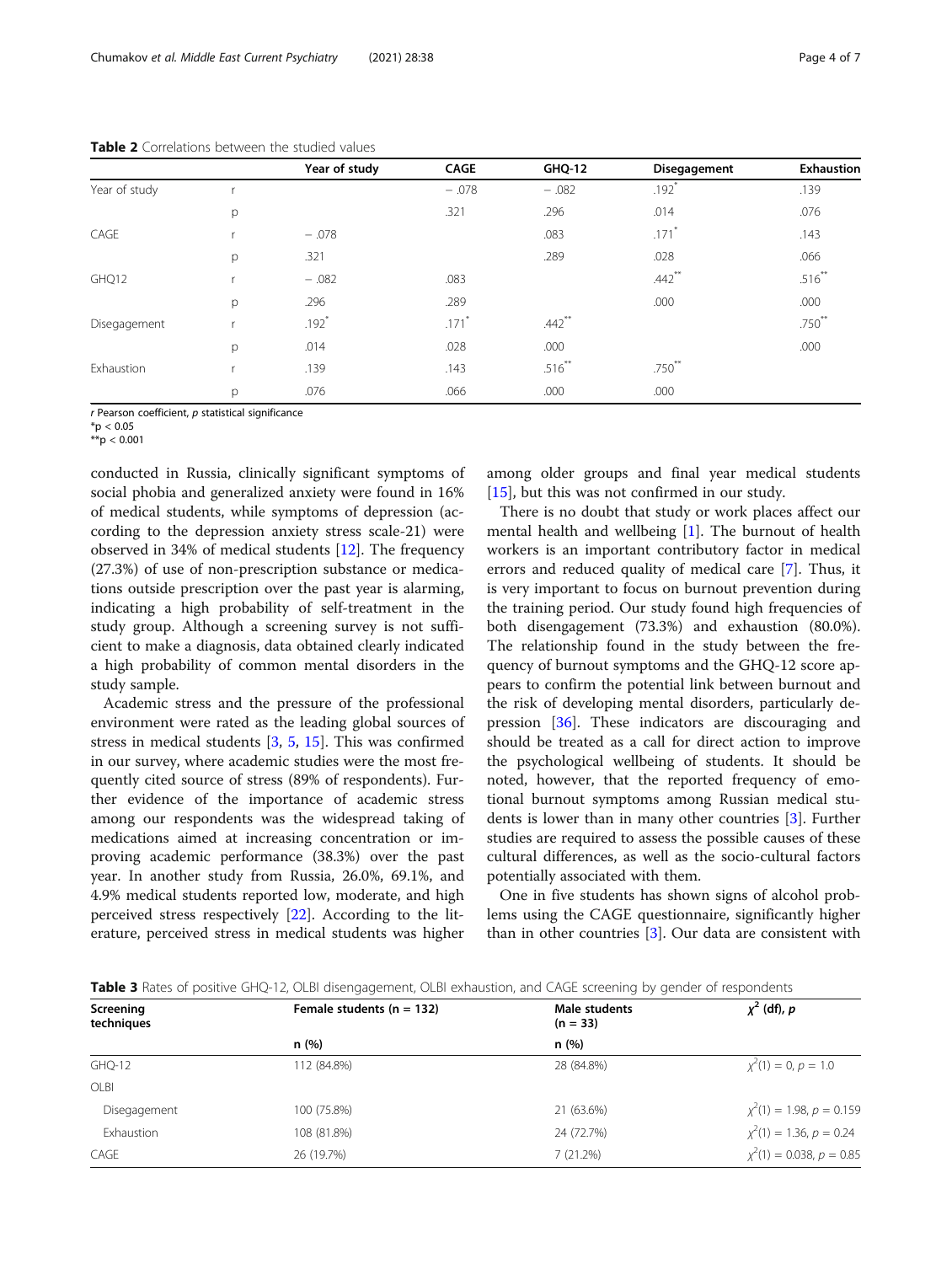literature from Russia. In fact, in a previous study on alcohol use, heavy drinking, and problem behavior among Russian Federation university students, heavy alcohol use was revealed in 20.4% of them [\[37](#page-6-0)]. Another study found that heavy drinking among university students in Russia was common for 37.1% of men and 39.6% of women [\[38](#page-6-0)], and those were the highest rates among 24 countries. Alcohol use was the leading risk factor for death among young people aged 15–19 and 20–24 in both 1990 and 2013 Global Burden of Disease Study reports [[35\]](#page-6-0). However, a recent study showed a clear trend toward a decline in alcohol consumption among adolescents and young adults under 25 in Russia [[39\]](#page-6-0), which may explain the differences in frequencies between our and previous studies.

In order to determine potential risk groups for burnout, problematic alcohol use and risk of general (nonpsychotic) mental health problems, the results of the study were compared according to participants' gender. No statistically significant differences were found in the studied items. Moreover, no statistically significant correlation between the studied indicators and the students' course of study was obtained. The reason for this may be the relatively small sample in the study.

This study was conducted during the period of social restrictions imposed in St. Petersburg to combat the spreading of COVID-19. Although there was no official ban on leaving home, movement around the city and students' social contacts were significantly limited and all university classes were converted to remote learning. Not surprisingly, research in Russia over the past year has confirmed that during the COVID-19 pandemic lockdown has led to emotional disturbance, depression, irritability, insomnia, anger, and emotional exhaustion among other things [\[40](#page-6-0), [41\]](#page-6-0). Young people have been particularly exposed to psychological stress during the period of social isolation in Russia [[41](#page-6-0)]. Although we did not assess the direct association between the results of the study and the finding of respondents in selfisolation, the authors report that at the time of the study all students participating in the study were at least switched to distance learning and were subject to general instructions from the St. Petersburg and Russian governments with recommendations for self-isolation. These additional external factors may have affected the level of stress and burnout in the study sample, so it may be advisable to compare our findings with further studies after the end of pandemic.

In summary, this research sheds some light on the problem of psychological wellbeing and health of medical students in Russia. Academic schedules and load of medical students should be balanced to prevent educational stress, anxiety, and depression [\[12\]](#page-5-0). Administrative measures should focus on developing preventative strategies for stress management to improve students' psychological wellbeing [[22\]](#page-5-0). We also hope that our study motivated the participating medical students to self-reflect and try to optimize their psychological state.

#### Strengths and limitations

The main strength of this research was the employment of reliable screening tools, extensively and internationally used as in some previous studies on the psychological wellbeing of medical students. Despite its originality, this study has some limitations.

It was based on an online survey which guaranteed confidentiality, but respondents were self-selected and theoretically it is possible that those who were experiencing problems may have been more likely to respond. Diagnoses of mental disorders are also self-reported and not clinically confirmed. The study was conducted during the COVID-19 pandemic quarantine measures and lockdown, which may have affected stress levels, burnout, and current mental health problems in the sample. Therefore, it would be useful to conduct the study in dynamics after the removal of all social restrictions. Also, it would have been interesting and useful to conduct a comparison with students from other disciplines such as psychology, social workers students, and dentistry students.

#### Conclusion

This study reported high levels of burnout, stress, problematic alcohol use, and risk of minor mental disorders in medical students in St. Petersburg, Russia. It may suggest more attention to the mental wellbeing and health in medical students in Russia. Also, these findings might suggest strategies to improve mental health, contrast stigma, and discrimination, and prevent mental disorders among medical students.

#### Abbreviations

GHQ-12: Short General Health Questionnaire; OLBI: Oldenburg Burnout Inventory; CAGE: Cut-down, Annoyed, Guilty, Eye-opener; M: Mean; SD: Standard deviation; GCSE: General Certificate of Secondary Education; ADHD: Attention deficit hyperactivity disorder

#### Acknowledgements

The authors would like to show their gratitude to all the study participants.

#### Authors' contributions

EC, NP, AV, DB, and AM are involved in the conception and design of the study. EC, NP, and TM collected data and performed data analysis and interpretation. EC and NP wrote the manuscript. TM, AV, DB, and AM helped to evaluate and edit the manuscript. EC acted as the corresponding author. All authors read and approved the final manuscript.

#### Funding

This research did not receive any specific grant from funding agencies in the public, commercial, or not-for-profit sectors.

#### Availability of data and materials

The datasets used and/or analyzed during the current study are available from the corresponding author on reasonable request.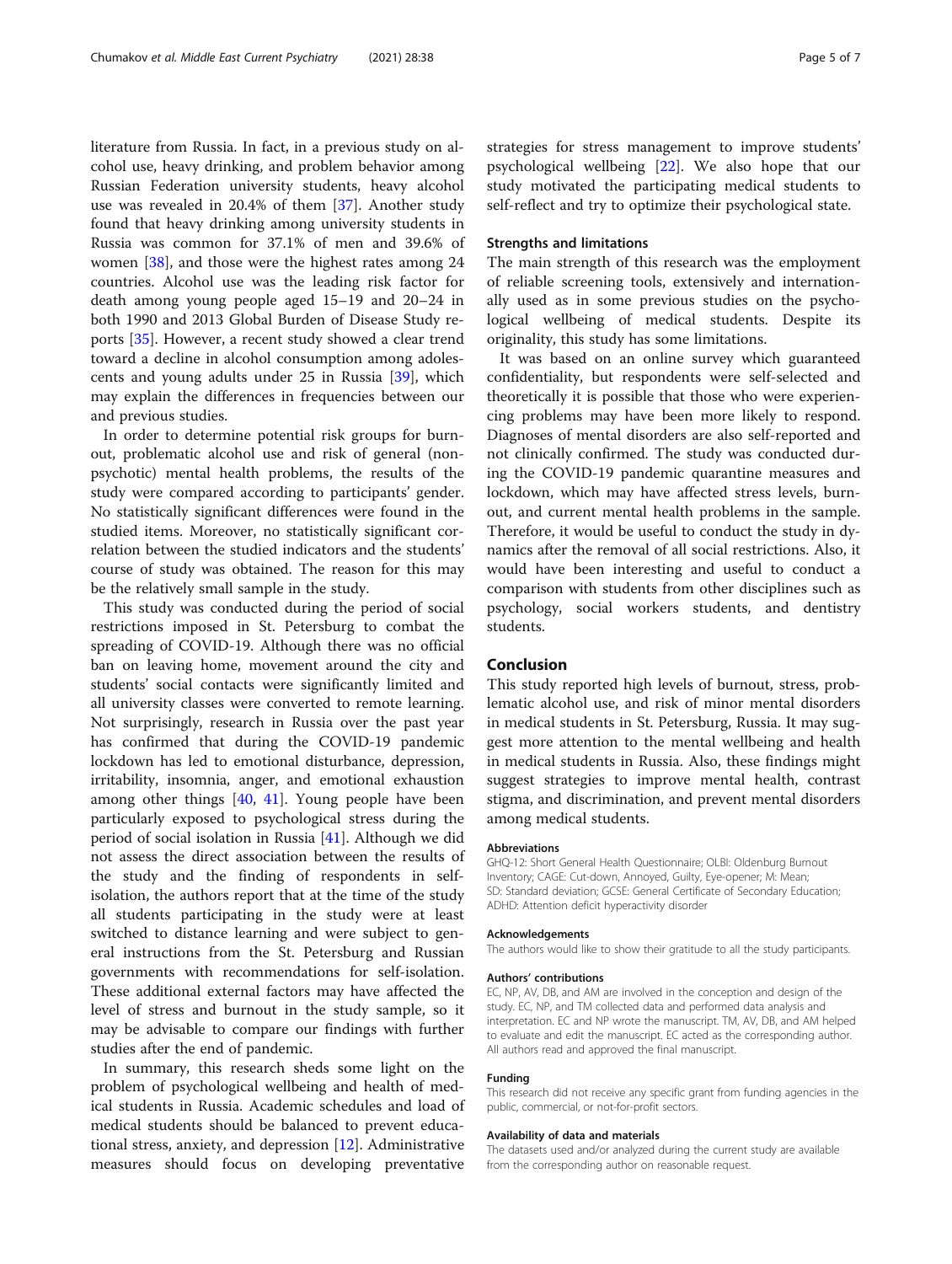#### <span id="page-5-0"></span>Declarations

#### Ethics approval and consent to participate

Ethical approval for the study was granted by the ethics committee of the St. Petersburg University (reference number 02-200 dated 20 April 2020), in line with the principles of the Declaration of Helsinki. Online consent was obtained from the participants.

#### Consent for publication

Not applicable.

## Competing interests

The authors declare that they have no competing interests.

#### Author details

<sup>1</sup>St. Petersburg State University, 7/9 Universitetskaya Emb, Saint Petersburg, Russian Federation 199034. <sup>2</sup>St. Petersburg Psychiatric Hospital № 1 named after P.P. Kaschenko, 12 Kanonerskaya Street, Saint Petersburg, Russian Federation, 190121 Saint-Petersburg, Russia. <sup>3</sup>Department of Clinical and Experimental Medicine, University of Foggia, Foggia, Italy. <sup>4</sup>Institute of Psychiatry, King's College London, London, UK. <sup>5</sup>Oxford Health NHS Foundation Trust, Oxford, UK. <sup>6</sup>Oxford University, Oxford, UK.

#### Received: 14 May 2021 Accepted: 20 June 2021 Published online: 26 August 2021

#### References

- 1. Bhugra D, Sauerteig SO, Bland D, Lloyd-Kendall A, Wijesuriya J, Singh G, Kochhar A, Molodynski A, Ventriglio A (2019) A descriptive study of mental health and wellbeing of doctors and medical students in the UK. Int Rev Psychiatry 31(7-8):563–568. <https://doi.org/10.1080/09540261.2019.1648621>
- 2. Lucchetti G, Damiano RF, DiLalla LF, Lucchetti ALG, Moutinho ILD, da Silva EO, Dorsey JK (2018) Cross-cultural differences in mental health, quality of life, empathy, and burnout between US and Brazilian medical students. Acad Psychiatry 42(1):62–67. <https://doi.org/10.1007/s40596-017-0777-2>
- 3. Molodynski A, Lewis T, Kadhum M, Farrell SM, Lemtiri Chelieh M, Falcão De Almeida T, Masri R, Kar A, Volpe U, Moir F, Torales J, Castaldelli-Maia JM, Chau SWH, Wilkes C, Bhugra D (2020) Cultural variations in wellbeing, burnout and substance use amongst medical students in twelve countries. Int Rev Psychiatry 33(1-2):37–42. [https://doi.org/10.1080/09540261.2020.173](https://doi.org/10.1080/09540261.2020.1738064) [8064](https://doi.org/10.1080/09540261.2020.1738064)
- 4. Pacheco JP, Giacomin HT, Tam WW, Ribeiro TB, Arab C, Bezerra IM, Pinasco GC (2017) Mental health problems among medical students in Brazil: a systematic review and meta-analysis. Braz J Psychiatry 39(4):369–378. [https://](https://doi.org/10.1590/1516-4446-2017-2223) [doi.org/10.1590/1516-4446-2017-2223](https://doi.org/10.1590/1516-4446-2017-2223)
- 5. Ruzhenkova V, Ruzhenkov V, Lukyantseva I, Anisimova N (2018a) Academic stress and its effect on medical students' mental health status. Drug Invent Today 10:1171–1174
- 6. Zeng W, Chen R, Wang X, Zhang Q, Deng W (2019) Prevalence of mental health problems among medical students in China: a meta-analysis. Medicine (Baltimore) 98(18):e15337. [https://doi.org/10.1097/MD.](https://doi.org/10.1097/MD.0000000000015337) [0000000000015337](https://doi.org/10.1097/MD.0000000000015337)
- 7. Alexandrova-Karamanova A, Todorova I, Montgomery A, Panagopoulou E, Costa P, Baban A, Davas A, Milosevic M, Mijakoski D (2016) Burnout and health behaviors in health professionals from seven European countries. Int Arch Occup Environ Health 89(7):1059–1075. [https://doi.org/10.1007/s00420-](https://doi.org/10.1007/s00420-016-1143-5) [016-1143-5](https://doi.org/10.1007/s00420-016-1143-5)
- Dyrbye LN, Thomas MR, Massie FS, Power DV, Eacker A, Harper W, Durning S, Moutier C, Szydlo DW, Novotny PJ, Sloan JA, Shanafelt TD (2008) Burnout and suicidal ideation among U.S. medical students. Ann Intern Med 149(5): 334–341. <https://doi.org/10.7326/0003-4819-149-5-200809020-00008>
- 9. Watson C, Ventriglio A, Bhugra D (2020) A narrative review of suicide and suicidal behavior in medical students. Indian J Psychiatry 62(3):250–256. [https://doi.org/10.4103/psychiatry.IndianJPsychiatry\\_357\\_20](https://doi.org/10.4103/psychiatry.IndianJPsychiatry_357_20)
- 10. Dyrbye LN, West CP, Satele D, Boone S, Tan L, Sloan J, Shanafelt TD (2014) Burnout among U.S. medical students, residents, and early career physicians relative to the general U.S. population. Acad Med 89(3):443–451. [https://doi.](https://doi.org/10.1097/ACM.0000000000000134) [org/10.1097/ACM.0000000000000134](https://doi.org/10.1097/ACM.0000000000000134)
- 11. Moir F, Yielder J, Sanson J, Chen Y (2018) Depression in medical students: current insights. Adv Med Edu Prac 9:323–333. [https://doi.org/10.2147/A](https://doi.org/10.2147/AMEP.S137384) [MEP.S137384](https://doi.org/10.2147/AMEP.S137384)
- 12. Ruzhenkova V, Tarabaeva V, Ruzhenkov V, Lukyantseva I (2018b) Medical and psychological characteristics of the 1st year students of medical and pedagogical institutes and their features of educational adaptation. Drug Invent Today 10:3240–3246
- 13. Győrffy Z, Girasek E (2015) Mental health of physicians nationwide representative study from Hungary. Ideggyógyászati Szemle 68(7-8):258– 269. <https://doi.org/10.18071/isz.68.0258>
- 14. Rotenstein LS, Ramos MA, Torre M, Segal JB, Peluso MJ, Guille C, Sen S, Mata DA (2016) Prevalence of depression, depressive symptoms, and suicidal ideation among medical students: a systematic review and metaanalysis. J Am Med Assoc 316(21):2214–2236. [https://doi.org/10.1001/jama.2](https://doi.org/10.1001/jama.2016.17324) [016.17324](https://doi.org/10.1001/jama.2016.17324)
- 15. Anuradha R, Dutta R, Raja JD, Sivaprakasam P, Patil AB (2017) Stress and stressors among medical undergraduate students: a cross-sectional study in a private medical college in Tamil Nadu. Indian J Community Med 42(4): 222–225. [https://doi.org/10.4103/ijcm.IJCM\\_287\\_16](https://doi.org/10.4103/ijcm.IJCM_287_16)
- 16. Almeida T, Kadhum M, Farrell SM, Ventriglio A, Molodynski A (2019) A descriptive study of mental health and wellbeing among medical students in Portugal. Int Rev Psychiatry 31(7-8):574–578. [https://doi.org/10.1080/0954](https://doi.org/10.1080/09540261.2019.1675283) [0261.2019.1675283](https://doi.org/10.1080/09540261.2019.1675283)
- 17. Castaldelli-Maia JM, Lewis T, Marques Dos Santos N, Picon F, Kadhum M, Farrell SM, Molodynski A, Ventriglio A (2019) Stressors, psychological distress, and mental health problems amongst Brazilian medical students. Int Rev Psychiatry 31(7-8):603–607. <https://doi.org/10.1080/09540261.2019.1669335>
- 18. Lemtiri Chelieh M, Kadhum M, Lewis T, Molodynski A, Abouqal R, Belayachi J, Bhugra D (2019) Mental health and wellbeing among Moroccan medical students: a descriptive study. Int Rev Psychiatry 31(7-8):608–612. [https://doi.](https://doi.org/10.1080/09540261.2019.1675276) [org/10.1080/09540261.2019.1675276](https://doi.org/10.1080/09540261.2019.1675276)
- 19. Farrell SM, Kadhum M, Lewis T, Singh G, Penzenstadler L, Molodynski A (2019) Wellbeing and burnout amongst medical students in England. Int Rev Psychiatry 31(7-8):579–583. [https://doi.org/10.1080/09540261.2019.1](https://doi.org/10.1080/09540261.2019.1675960) [675960](https://doi.org/10.1080/09540261.2019.1675960)
- 20. Masri R, Kadhum M, Farrell SM, Khamees A, Al-Taiar H, Molodynski A (2019) Wellbeing and mental health amongst medical students in Jordan: a descriptive study. Int Rev Psychiatry 31(7-8):619–625. [https://doi.org/10.1](https://doi.org/10.1080/09540261.2019.1670402) [080/09540261.2019.1670402](https://doi.org/10.1080/09540261.2019.1670402)
- 21. Wilkes C, Lewis T, Brager N, Bulloch A, MacMaster F, Paget M, Holm J, Farrell SM, Ventriglio A (2019) Wellbeing and mental health amongst medical students in Canada. Int Rev Psychiatry 31(7-8):584–587. [https://doi.org/10.1](https://doi.org/10.1080/09540261.2019.1675927) [080/09540261.2019.1675927](https://doi.org/10.1080/09540261.2019.1675927)
- 22. Drachev S, Stangvaltaite-Mouhat L, Bolstad NL, Johnsen JA, Yushmanova T, Trovik T (2020) Perceived stress and associated factors in Russian medical and dental students: a cross-sectional study in north-west Russia. Int J Environ Res Public Health 17(15):5390. [https://doi.org/10.3390/ijerph171553](https://doi.org/10.3390/ijerph17155390)  $90$
- 23. Newbury-Birch D, Walshaw D, Kamali F (2001) Drink and drugs: from medical students to doctors. Drug Alcohol Depend 64(3):265–270. [https://](https://doi.org/10.1016/s0376-8716(01)00128-4) [doi.org/10.1016/s0376-8716\(01\)00128-4](https://doi.org/10.1016/s0376-8716(01)00128-4)
- 24. Rennie SC, Rudland JR (2003) Differences in medical students' attitudes to academic misconduct and reported behaviour across the years--a questionnaire study. J Med Ethics 29(2):97–102. [https://doi.org/10.1136/](https://doi.org/10.1136/jme.29.2.97) [jme.29.2.97](https://doi.org/10.1136/jme.29.2.97)
- 25. Varzin SA, Piskun OE, Petrova NN (2014) Comparative assessment of personality-mental characteristics and mental state of undergraduates. Teoriya i Praktika Fizicheskoy Kultury 7:20–22
- 26. Goldberg DP, Gater R, Sartorius N, Ustun TB, Piccinelli M, Gureje O, Rutter C (1997) The validity of two versions of the GHQ in the WHO study of mental illness in general health care. Psychol Med 27(1):191–197. [https://doi.org/1](https://doi.org/10.1017/s0033291796004242) [0.1017/s0033291796004242](https://doi.org/10.1017/s0033291796004242)
- 27. Reis D, Xanthopoulou D, Tsaousis I (2015) Measuring job and academic burnout with the Oldenburg Burnout Inventory (OLBI): Factorial invariance across samples and countries. Burn Res 2(1):8–18. [https://doi.org/10.1016/j.](https://doi.org/10.1016/j.burn.2014.11.001) [burn.2014.11.001](https://doi.org/10.1016/j.burn.2014.11.001)
- 28. Saitz R, Lepore MF, Sullivan LM, Amaro H, Samet JH (1999) Alcohol abuse and dependence in Latinos living in the United States: validation of the CAGE (4M) questions. Arch Intern Med 159(7):718–724. [https://doi.org/10.1](https://doi.org/10.1001/archinte.159.7.718) [001/archinte.159.7.718](https://doi.org/10.1001/archinte.159.7.718)
- 29. Kim YJ, Cho MJ, Park S, Hong JP, Sohn JH, Bae JN, Jeon HJ, Chang SM, Lee HW, Park JI (2013) The 12-item general health questionnaire as an effective mental health screening tool for general korean adult population. Psychiatry Investig 10(4):352–358. <https://doi.org/10.4306/pi.2013.10.4.352>